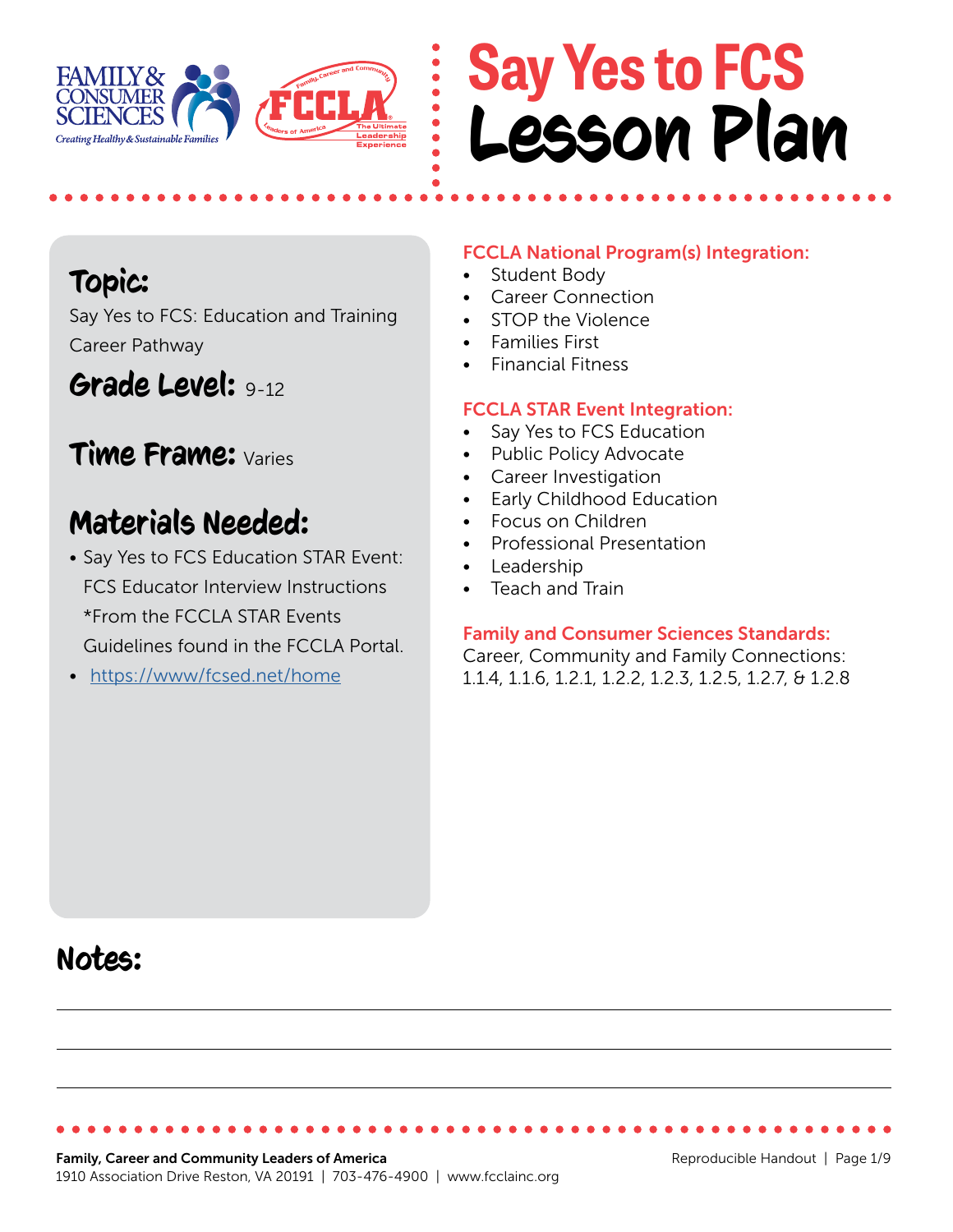#### Say Yes to FCS Discussion and Inspiration Timeframe: 30 minutes Materials Needed: • <https://www.fcsed.net/home> **Say Yes to FCS** Activity 1

**Directions:** Start this lesson by going over the FCS Content Areas and Career Pathways. Show the FCS Education video found [here.](https://www.fcsed.net/fcsed/life-is-lab-long) This 3-minute video will provide a valuable brief overview of FCS.

Then share your FCS Education story; tell your students why and how you became a Family and Consumer Sciences teacher and the positive impact it has had on your life. Ask your students; ever stop to think about the influence your FCS educator (or any educator) has had on your life? Your school?

Your community?

Instruct students to take a few minutes to discuss these influences with their seat neighbors and then have a couple share their responses.

#### Extended Lesson Ideas:

- Have students write a quote or story about an influential teacher in their life.
- Share inspiring FCS stories on social media using the hashtag #SayYestoFCS
- Look up inspiration articles online about FCS and FCCLA chapters.

#### Notes: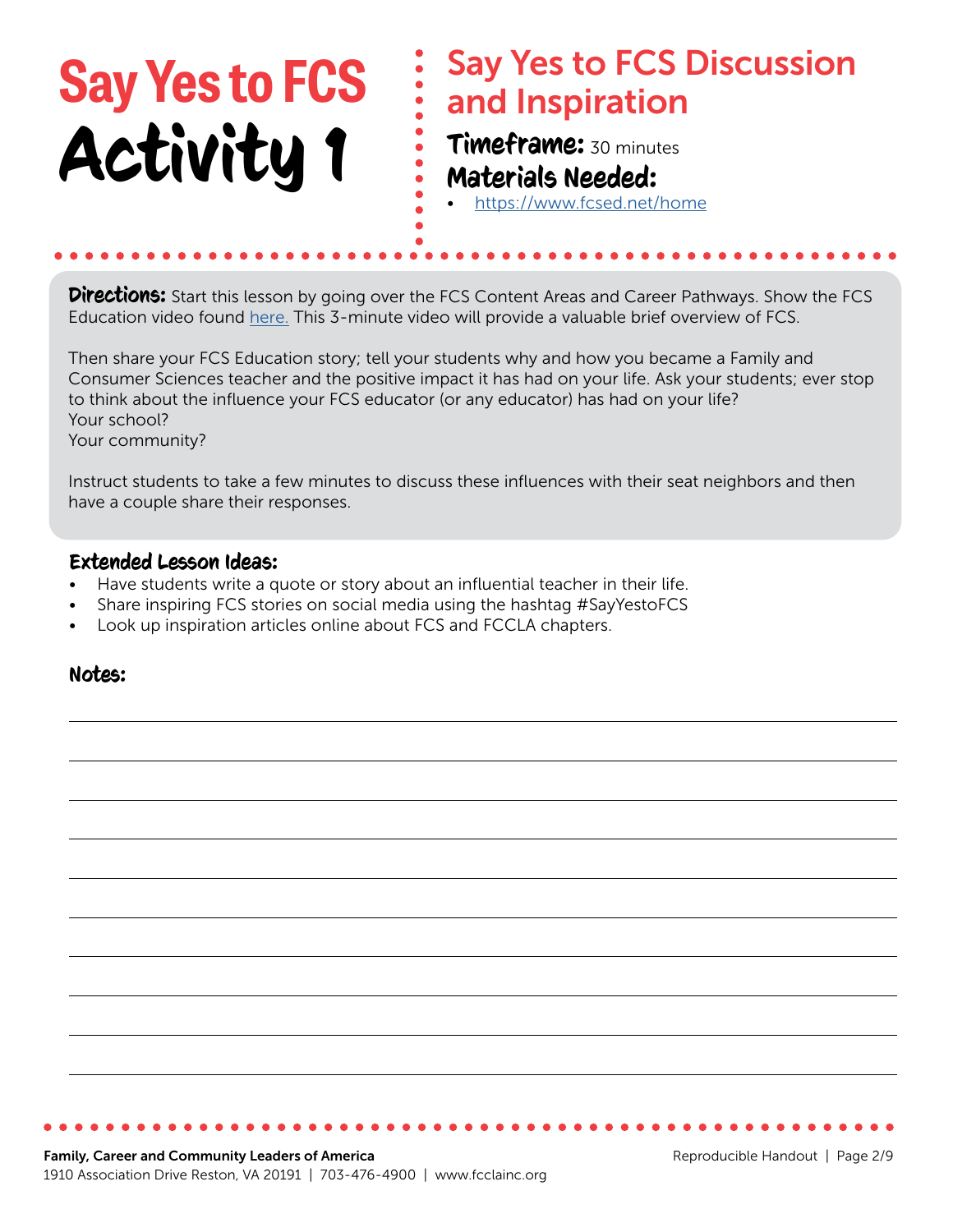| <b>Say Yes to FCS</b><br>Activity 2 | <b>Learn the Lingo</b><br>Timeframe: 15-25 minutes<br><b>Materials Needed:</b><br><b>Internet Access</b><br>Suggested websites:<br>fcclainc.org<br>aafcs.org<br>careertech.org<br>ctsos.org |  |
|-------------------------------------|---------------------------------------------------------------------------------------------------------------------------------------------------------------------------------------------|--|
| questions about each.               | Directions: Instruct students to un-abbreviate the acronyms below and answer respective the                                                                                                 |  |
| 1 <sub>1</sub><br>1a. What is FCS?  |                                                                                                                                                                                             |  |
|                                     |                                                                                                                                                                                             |  |
|                                     |                                                                                                                                                                                             |  |
| 2.                                  | $\begin{array}{ccc}\n\text{FCCLA:} & F \end{array}$ $\begin{array}{ccc}\n\text{C} & \text{and } C \end{array}$ $\begin{array}{ccc}\n\text{L} & \text{d} & \text{d} \\ \end{array}$          |  |
| 2a. What is FCCLA?                  |                                                                                                                                                                                             |  |
|                                     |                                                                                                                                                                                             |  |
|                                     |                                                                                                                                                                                             |  |
| 2b. How is FCCLA related to FCS?    |                                                                                                                                                                                             |  |
|                                     |                                                                                                                                                                                             |  |
|                                     |                                                                                                                                                                                             |  |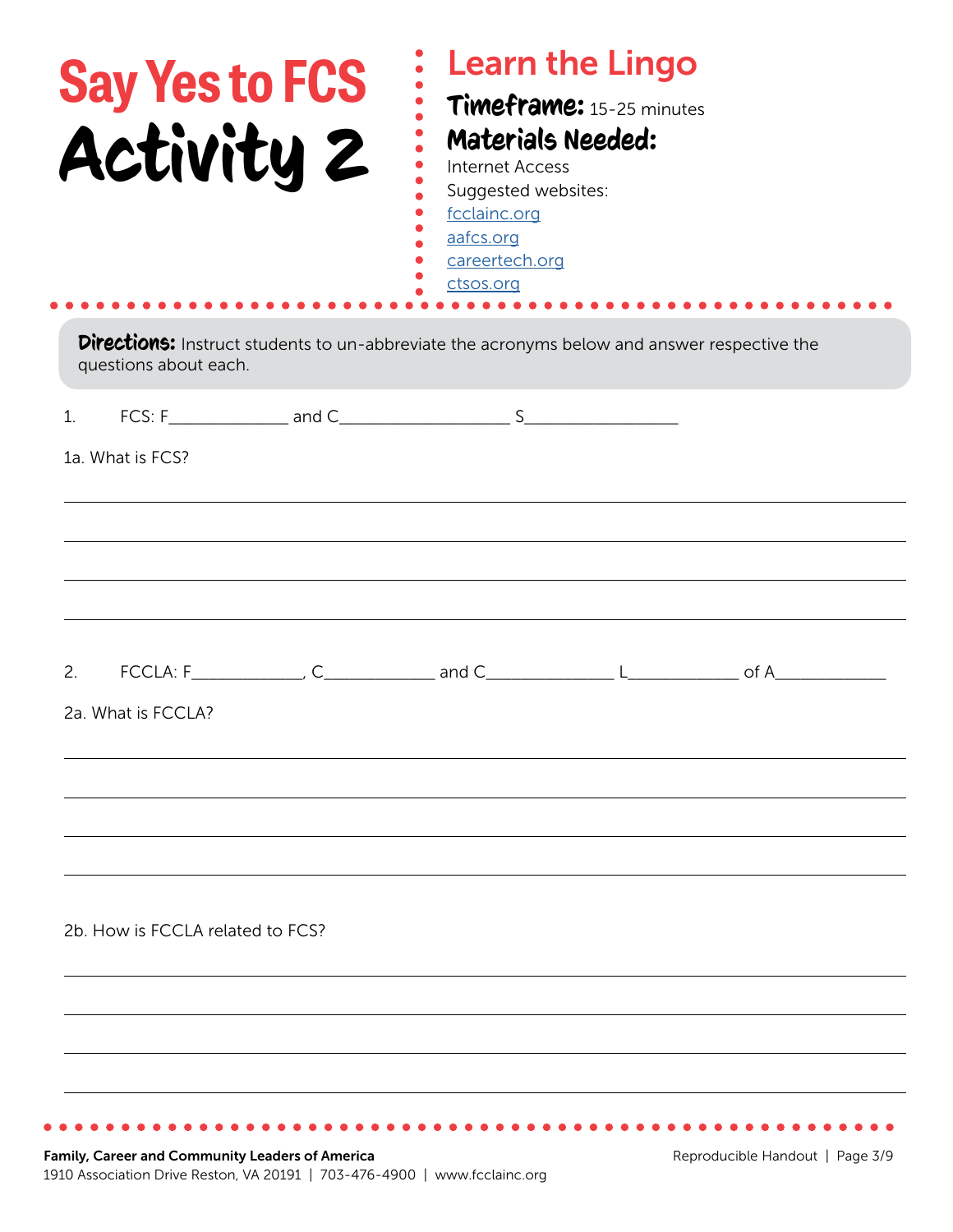| <b>Say Yes to FCS</b>            | <b>Learn the Lingo</b>                                                                                                  |  |
|----------------------------------|-------------------------------------------------------------------------------------------------------------------------|--|
| Activity 2                       | Directions: Instruct students to un-abbreviate the<br>acronyms below and answer respective the questions<br>about each. |  |
|                                  |                                                                                                                         |  |
| 3a. What is CTE?                 |                                                                                                                         |  |
|                                  |                                                                                                                         |  |
|                                  |                                                                                                                         |  |
|                                  |                                                                                                                         |  |
| 3b. How are CTE and FCS related? |                                                                                                                         |  |
|                                  |                                                                                                                         |  |
|                                  |                                                                                                                         |  |
|                                  |                                                                                                                         |  |
| 4a. What is a CTSO?              |                                                                                                                         |  |
|                                  |                                                                                                                         |  |
|                                  |                                                                                                                         |  |
|                                  |                                                                                                                         |  |
| 4b. How is FCCLA a CTSO?         |                                                                                                                         |  |
|                                  |                                                                                                                         |  |
|                                  |                                                                                                                         |  |
|                                  |                                                                                                                         |  |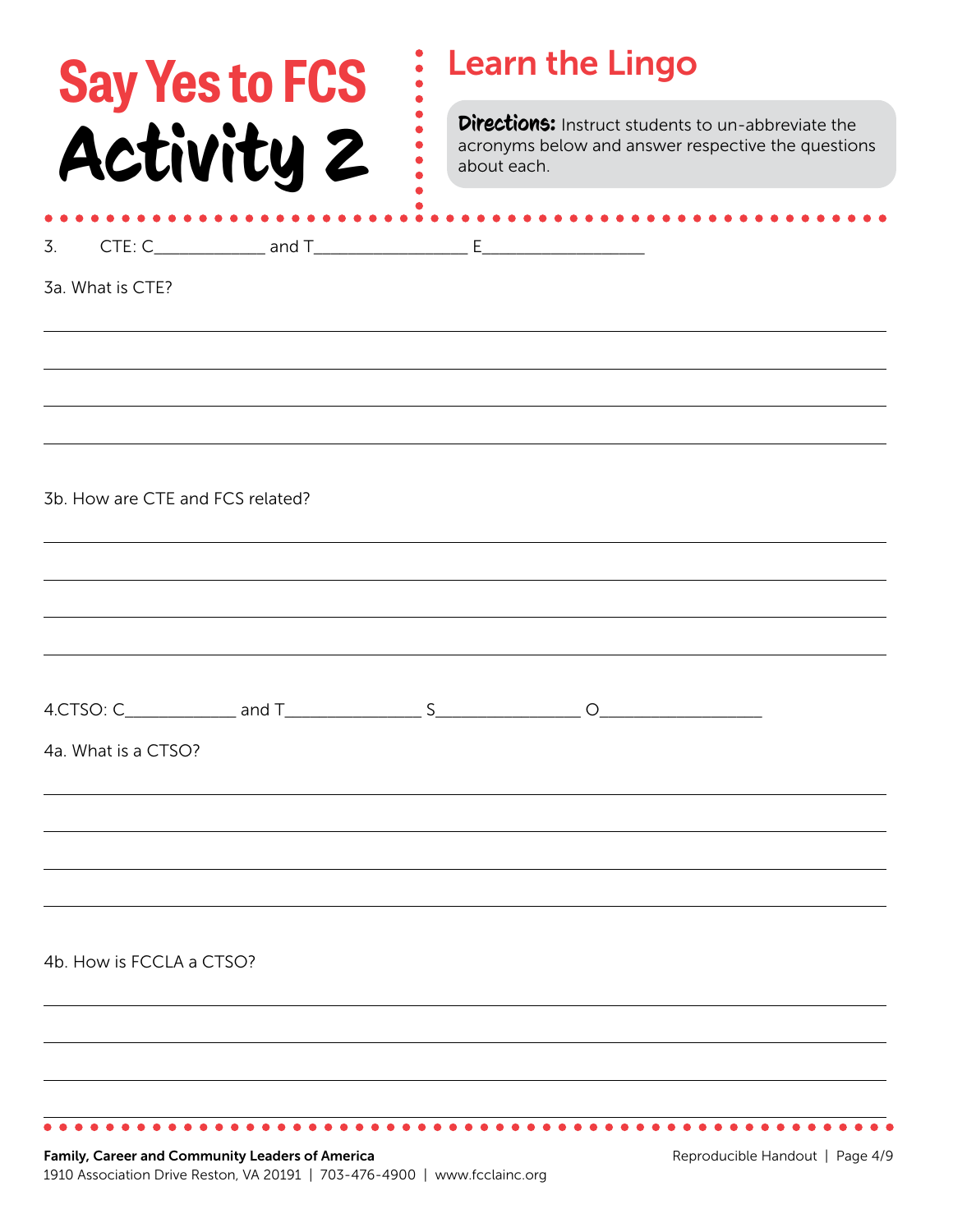# **Say Yes to FCS** : Learn the Lingo **Activity 2** Directions: Instruct students to un-abbreviate the acronyms below and answer respective the question

acronyms below and answer respective the questions about each.

#### Answer Key:

*1. FCS: Family and Consumer Sciences*

#### *1a. What is FCS?*

A field of study focused on the sciences and the art of livening and working well in our complex world. Source: aafcs.org

#### *2. FCCLA: Family, Career and Community Leaders of America*

#### *2a. What is FCCLA?*

 Family, Career and Community Leaders of America is a nonprofit national career and technical student organization for young men and women in Family and Consumer Sciences education in public and private school through grade 12. Source: fcclainc.org

#### *2b. How is FCCLA related to FCS?*

 FCCLA's mission is to promote personal growth and leadership development through Family and Consumer Sciences education. Focusing on the multiple roles of family member, wage earner and community leader, members develop skills for life through: character development, creative and critical thinking, interpersonal communication, practical knowledge, and career preparation. Source: fcclainc.org

#### *3. CTE: Career and Technical Education*

#### *3a. What is CTE?*

 Career Technical Education (CTE) provides students of all ages with the academic and technical skills, knowledge and training necessary to succeed in future careers and to become lifelong learners. Source: careertech. org

#### *3b. How are CTE and FCS related?*

 Because the FCS body of knowledge is aligned with the CTE Career Clusters. Source: careertech.org

#### *4. CTSO: Career and Technical Student Organization*

#### *4a. What is a CTSO?*

 Career and Technical Student Organizations (CTSO) enhance student learning through contextual instruction, leadership and personal development, applied learning and real world application. Source: ctso.org

#### *4b.How is FCCLA a CTSO?*

 Because FCCLA offers programs that are integral to the industry or occupational focus that are associated with a career pathways program and program of study and it serves CTE students and teachers in several of the 16 Career Clusters identified in The National Career Clusters. Source: ctsto.org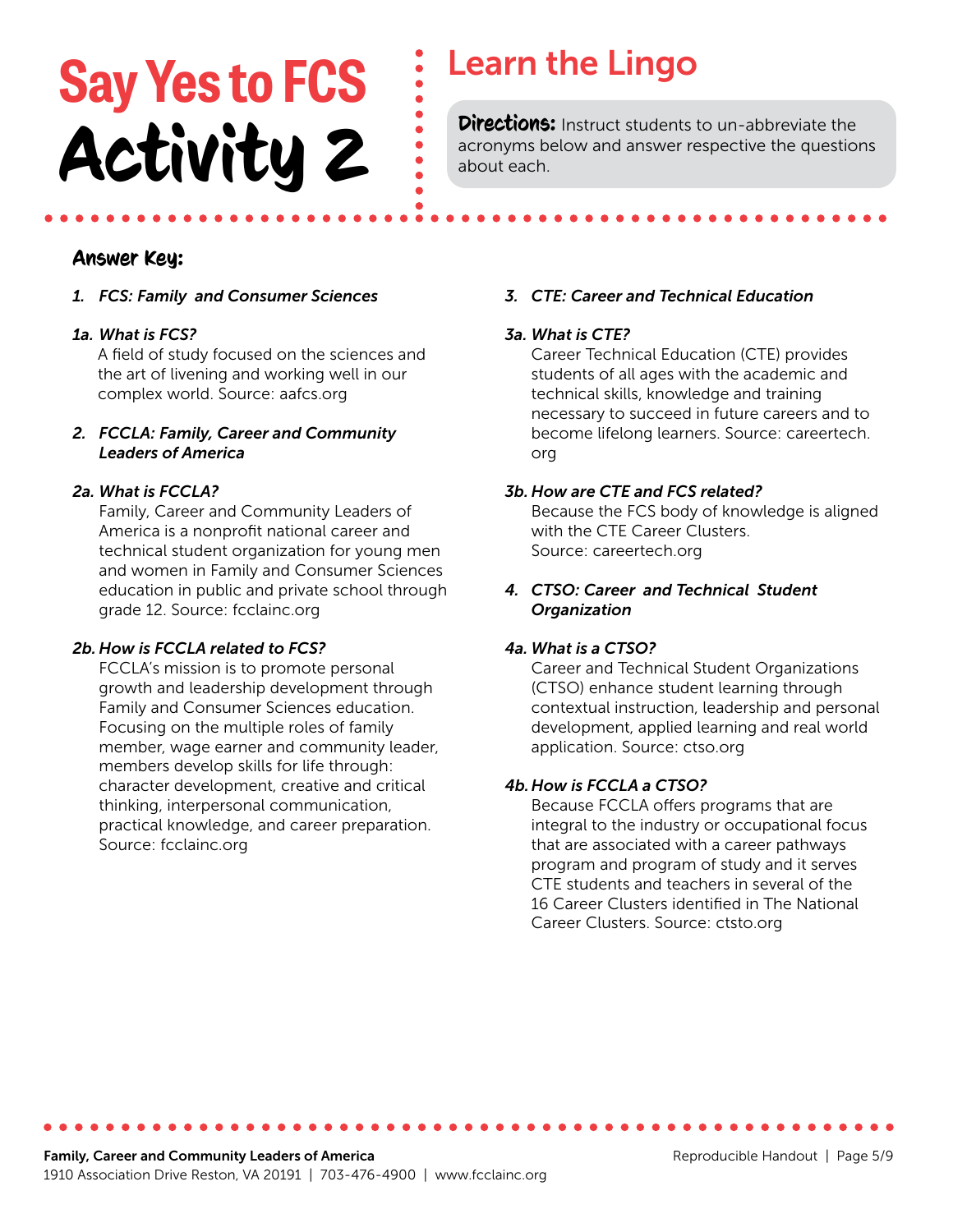# **Say Yes to FCS** Activity 3

## Interview an FCS Teacher

Timeframe: Varies

**Materials Needed:** Say Yes to FCS Education STAR Event: FCS Educator Interview Instructions

**Directions:** Provide students with a Say Yes to FCS Education STAR Event: FCS Educator Interview Instructions sheet and instruct them to interview a FCS teacher about their profession.

After, bring students back together to each share one thing they found surprising from their interviews.

#### Modification Ideas:

- Have students work in groups to do the interviews
- Have students only interview 1 FCS educator
- Provide a list of FCS educators to contact for the interview
- Open the interview to CTE Teachers or other subject area teachers
- Have students create and post videos about their FCS education

#### Extended Lesson Idea:

Share what your students are learning about FCS on social media using the hashtag #SayYestoFCS

#### Notes: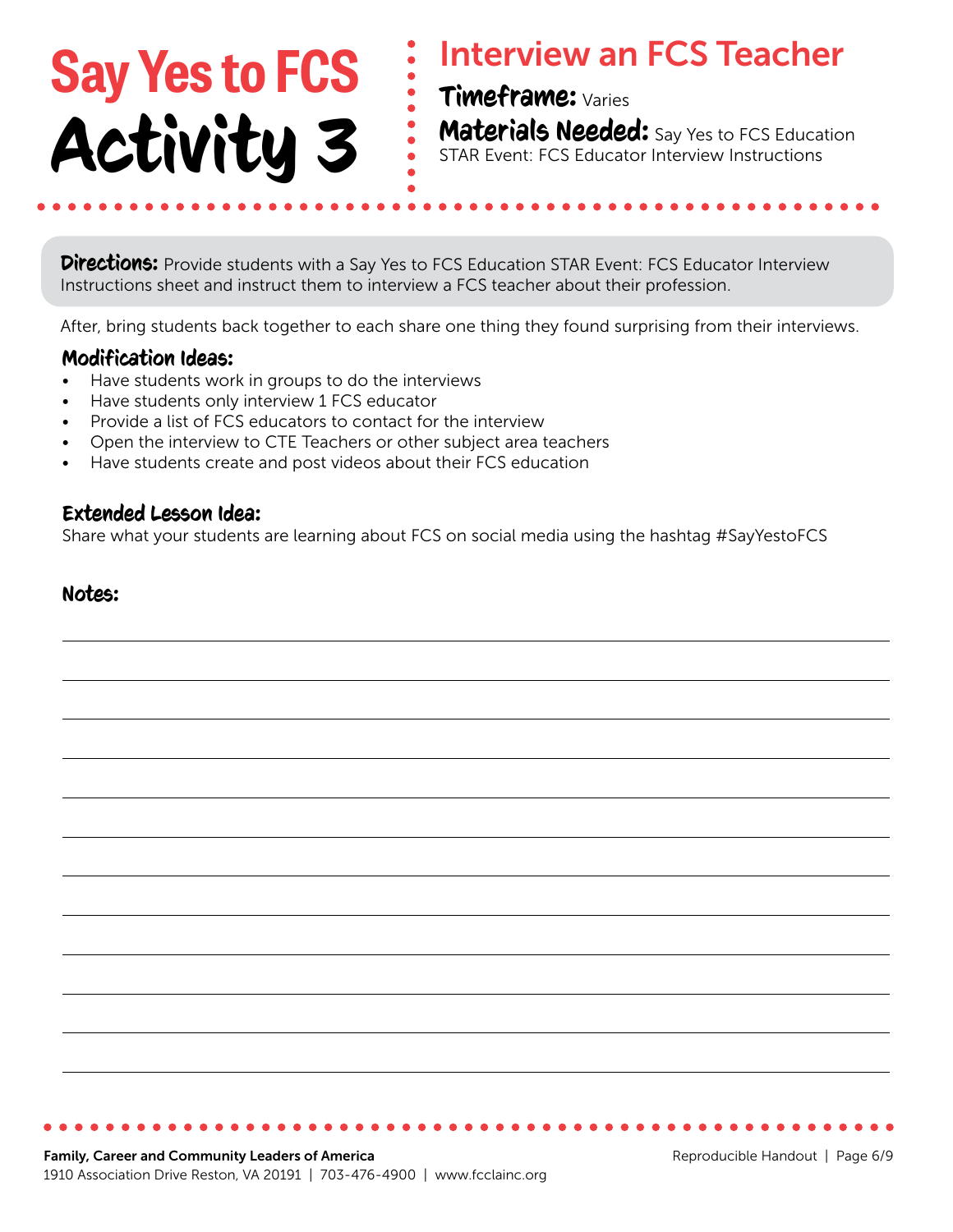## **Say Yes to FCS Education** Interview

**NAME:** 

Student Directions: Interview two (2) currently employed Family and Consumer Sciences Educators using the following questions, one who is not employed within the same school as the participant. Interviews may be conducted in-person or electronically. Provide a summary of their responses, to not exceed four (4) pages (total) in length.

| Name of Family and Consumer Sciences Educator Interviewed: |  |
|------------------------------------------------------------|--|
|                                                            |  |

|  |  |  |  | $\Box$ Elementary FCS Ed $\;\Box$ Middle School FCS Ed $\;\Box$ High School FCS Ed $\;\Box$ Postsecondary/Other FCS Ed |
|--|--|--|--|------------------------------------------------------------------------------------------------------------------------|
|--|--|--|--|------------------------------------------------------------------------------------------------------------------------|

### Interview Questions:

1. What is your undergraduate degree? If you have an advanced degree, what is it?

2. Why did you become a Family and Consumer Sciences Educator?

3. What parts of being a Family and Consumer Sciences Educator do you find most enjoyable?

. . . . . . . . . . . . . . . . . . . .

. . . . . . . . . . . .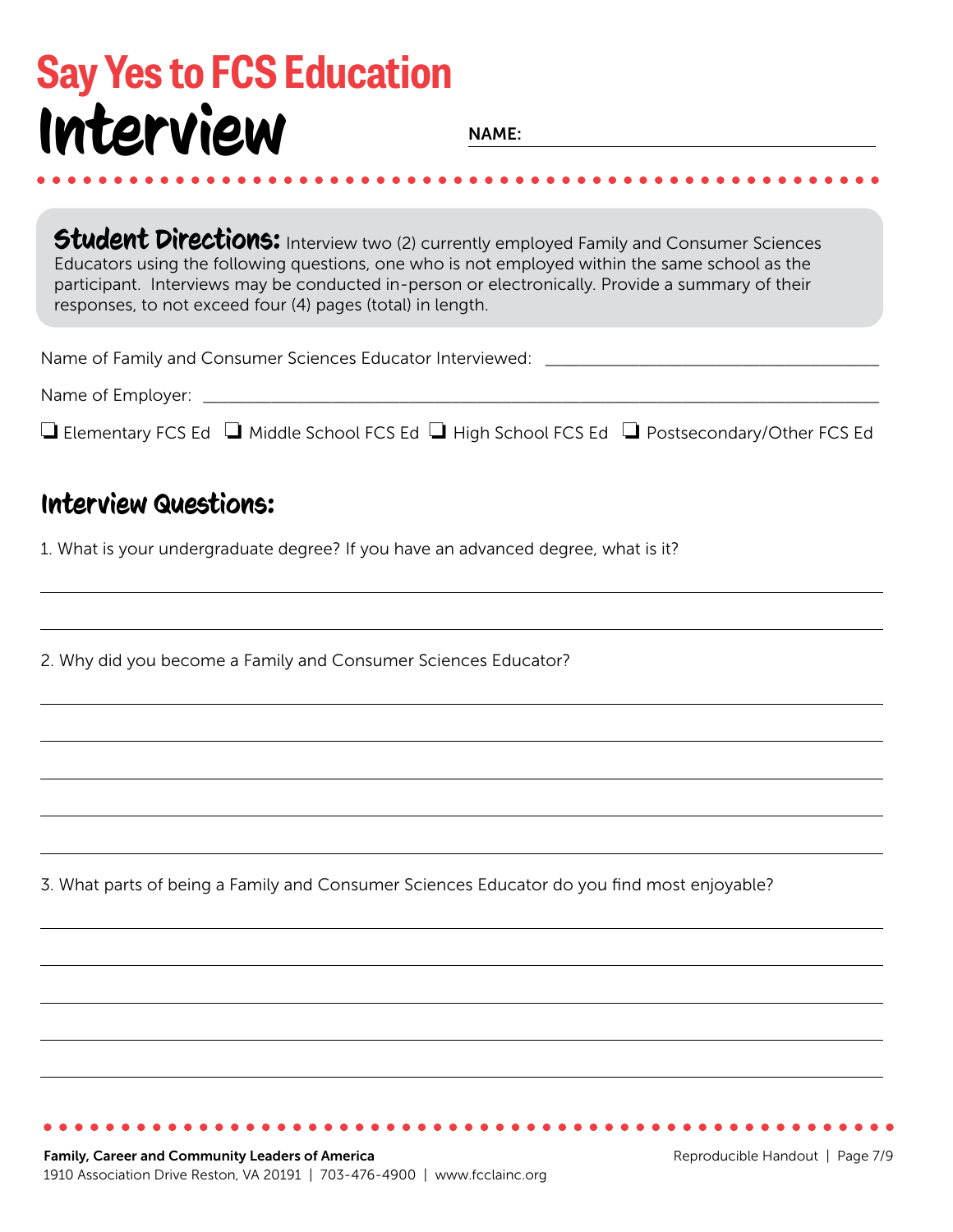## **Say Yes to FCS Education** Interview

**NAME:** 

4. What parts of being a Family and Consumer Sciences Educator do you find most challenging?

5. Do you integrate FCCLA into your courses and if so, how?

6. Why do teachers stay or leave this field?

7. What other career options are available to someone with your degree?

Family, Career and Community Leaders of America 1910 Association Drive Reston, VA 20191 | 703-476-4900 | www.fcclainc.org

Reproducible Handout | Page 8/9

. . . . . . . . . . . . . . . . . . . .